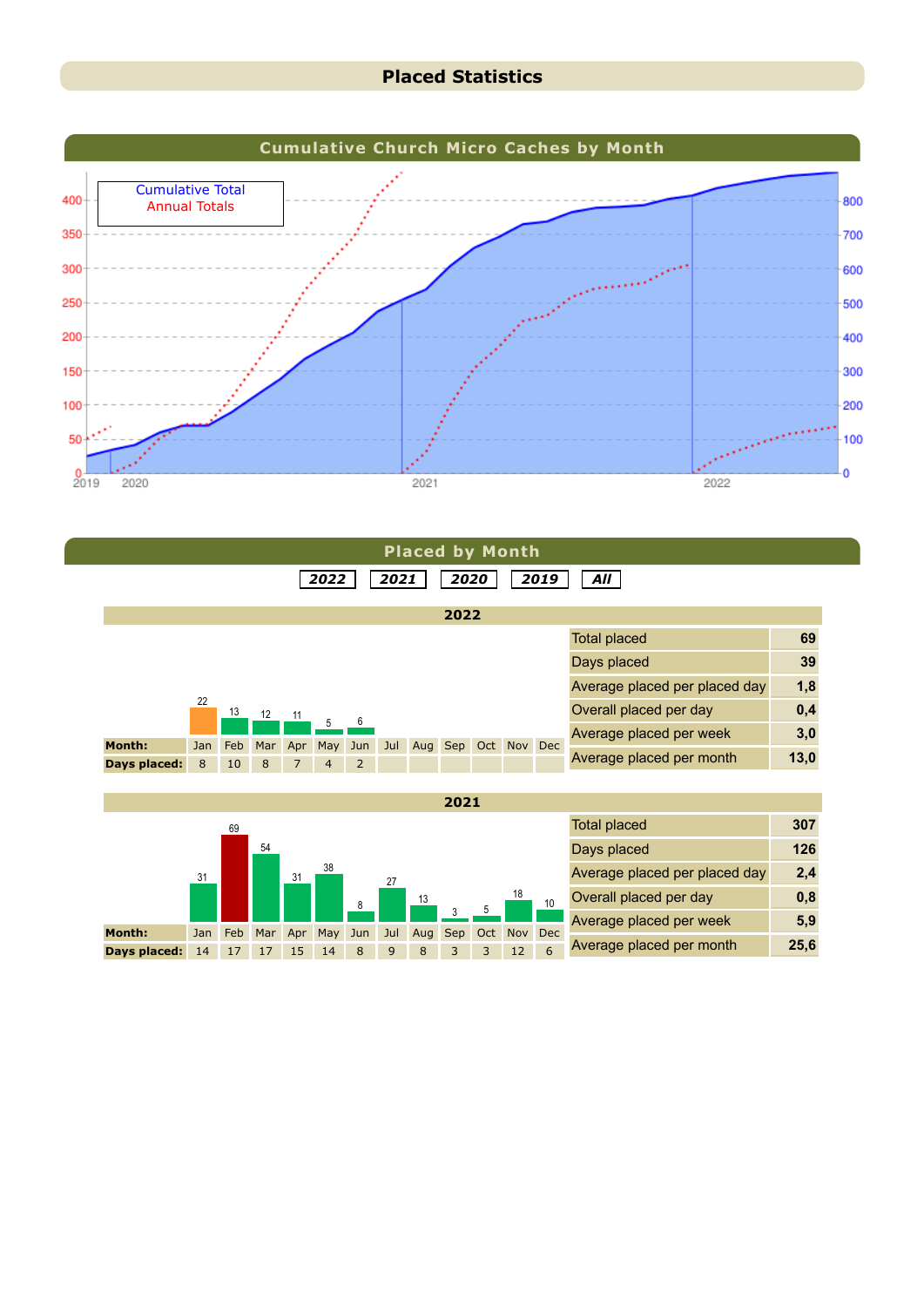|                                     | <b>Some Numbers on Placed caches</b>                                            |
|-------------------------------------|---------------------------------------------------------------------------------|
| Nearest church micro placed:        | 197,8 km, Church Micro BE CMB058 - Koksijde, St GC8GM12                         |
| Furthest church micro placed:       | 456,46 km, Church Micro BE CMB647 - Bonnert - Sai GC96AMN                       |
| Most Northerly church micro placed: | N 51° 24.415, Church Micro BE CMB 749 zondereigen st GC9AGXW<br>ш               |
| Most Southerly church micro placed: | N 49° 42.665, Church Micro BE CMB647 - Bonnert - Sai GC96AMN<br>ш               |
| Most Easterly church micro placed:  | E 5° 49.122, Church Micro BE CMB647 - Bonnert - Sai GC96AMN                     |
| Most Westerly church micro placed:  | E 2° 39.224, Church Micro BE CMB058 - Koksijde, St GC8GM12                      |
| <b>Church Micros centroid:</b>      | N 50° 53.226 E 4° 41.956 Map                                                    |
| Youngest church micro placed:       | 06/06/2022, Church Micro BE CMB929 - M.D.Armen Maasmec<br>GC9VQR9 <sup>II</sup> |
| Oldest church micro placed:         | 28/10/2019, Church Micro BE CMB001 - Eke, Oude St-Aman<br><b>GC8EZOMIL</b>      |

|             |                       |        | True church micros by km from Church Micro 1 |
|-------------|-----------------------|--------|----------------------------------------------|
|             | <b>Number Percent</b> |        |                                              |
| < 5         | $\theta$              | $0\%$  |                                              |
| $5 - 10$    | $\mathbf{0}$          | $0\%$  |                                              |
| $10 - 15$   | $\mathbf{0}$          | $0\%$  |                                              |
| $15 - 20$   | $\theta$              | $0\%$  |                                              |
| $20 - 25$   | $\theta$              | $0\%$  |                                              |
| $25 - 50$   | $\theta$              | $0\%$  |                                              |
| $50 - 100$  | $\overline{0}$        | $0\%$  |                                              |
| $100 - 250$ | 39                    | 4,40 % |                                              |
| $250 - 500$ | 847                   | 95,5 % |                                              |
| > 500       | 0                     | $0\%$  |                                              |

*Average Distance: 343 km*

|                              | Placed church micros by Type |          |  |  |  |  |  |  |  |
|------------------------------|------------------------------|----------|--|--|--|--|--|--|--|
|                              | <b>Number Percent</b>        |          |  |  |  |  |  |  |  |
| $\bar{\mathcal{D}}$ Multi    | 635                          | 71,6 %   |  |  |  |  |  |  |  |
| Traditional                  | 147                          | 16,5%    |  |  |  |  |  |  |  |
| <b>V</b> Mystery             | 77                           | 8,69 %   |  |  |  |  |  |  |  |
| $\mathcal{P}$ Letterbox      | 18                           | 2,03 %   |  |  |  |  |  |  |  |
| <b>O</b> Wherigo             | 8                            | 0,90%    |  |  |  |  |  |  |  |
| <b><i><u>Wirtual</u></i></b> | $\mathbf{1}$                 | $0,11\%$ |  |  |  |  |  |  |  |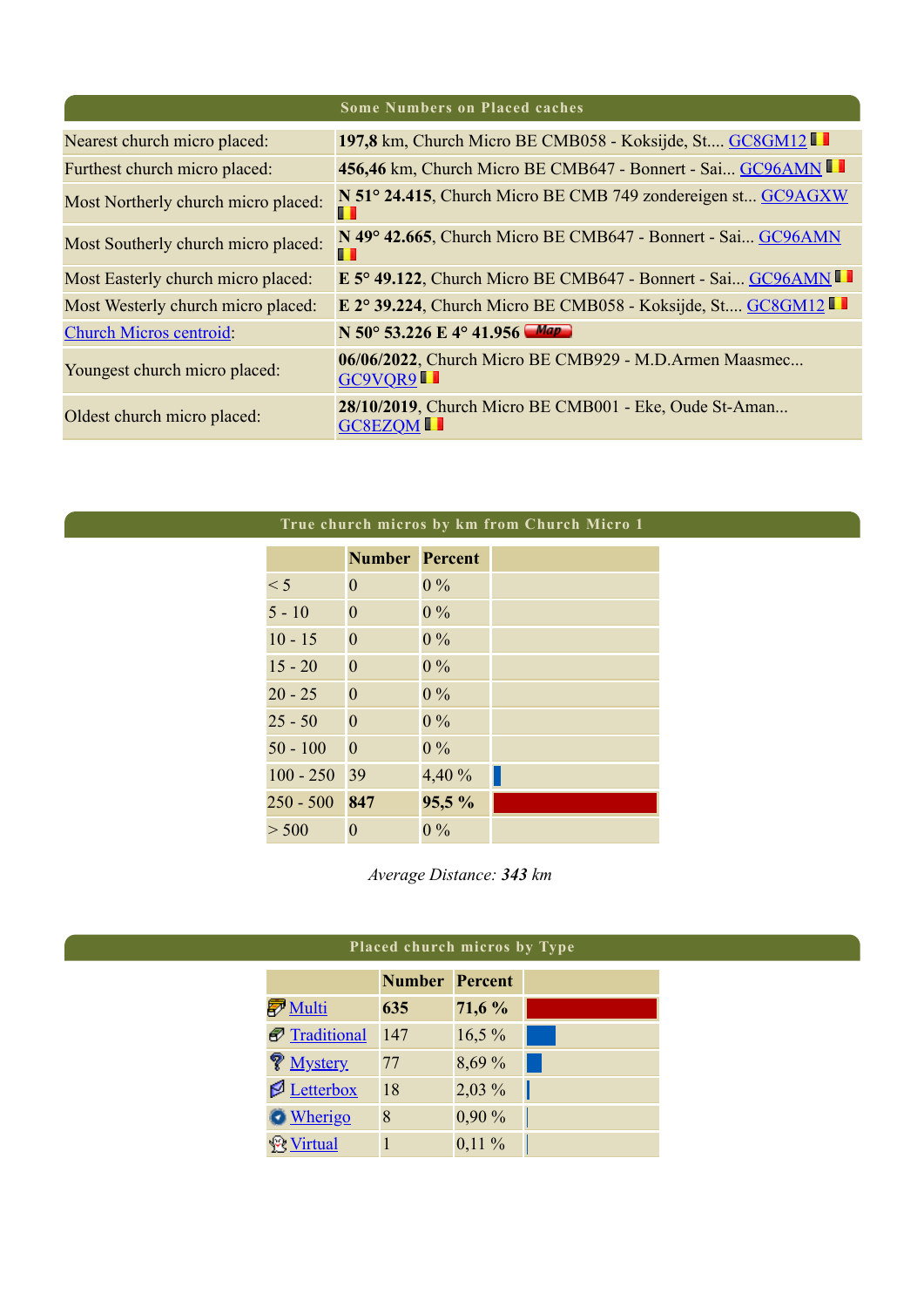### **Church Micro caches by Difficulty Rating**



### **Church Micro caches by Terrain Rating**



|                   | Church Micro Caches Difficulty / Terrain Chart |                         |                |                |                |                |                         |                         |                       |                       |                       |  |
|-------------------|------------------------------------------------|-------------------------|----------------|----------------|----------------|----------------|-------------------------|-------------------------|-----------------------|-----------------------|-----------------------|--|
| <b>Terrain</b>    |                                                |                         |                |                |                |                |                         |                         |                       |                       |                       |  |
|                   |                                                | $\mathbf{1}$            | 1.5            | $\overline{2}$ | 2.5            | $\mathbf{3}$   | 3.5                     | $\overline{\mathbf{4}}$ | 4.5                   | $\overline{5}$        |                       |  |
|                   | 1                                              | $\overline{2}$          | 12             |                |                |                |                         |                         |                       |                       | 14                    |  |
|                   | 1.5                                            | 18                      | 383            | 19             | $\overline{4}$ | I              | $\overline{\mathbf{1}}$ |                         |                       |                       | 426                   |  |
|                   | $\overline{2}$                                 | 14                      | 232            | 44             | 6              | $\mathbf{1}$   |                         |                         |                       |                       | 297                   |  |
| <b>Difficulty</b> | 2.5                                            | $\overline{\mathbf{7}}$ | 60             | 33             | $\overline{3}$ |                |                         |                         |                       |                       | 103                   |  |
|                   | $\overline{\mathbf{3}}$                        | $\overline{3}$          | 16             | 6              | $\overline{3}$ | 1              |                         |                         |                       |                       | 29                    |  |
|                   | 3.5                                            |                         | 9              | $\overline{2}$ |                | 1              |                         |                         |                       |                       | 14                    |  |
|                   | $\overline{\mathbf{4}}$                        |                         |                |                |                |                |                         |                         |                       |                       | $\boldsymbol{\theta}$ |  |
|                   | 4.5                                            |                         | $\overline{3}$ |                |                |                |                         |                         |                       |                       | $\mathfrak{z}$        |  |
|                   | 5                                              |                         |                |                |                |                |                         |                         |                       |                       | $\boldsymbol{\theta}$ |  |
|                   |                                                | 45                      | 715            | 104            | 17             | $\overline{4}$ | $\boldsymbol{l}$        | $\boldsymbol{\theta}$   | $\boldsymbol{\theta}$ | $\boldsymbol{\theta}$ |                       |  |

*28 Diff/Terr combinations placed, out of 81 49 (5,5%) placed church micros were rated with Diff or Terr of 3 or greater*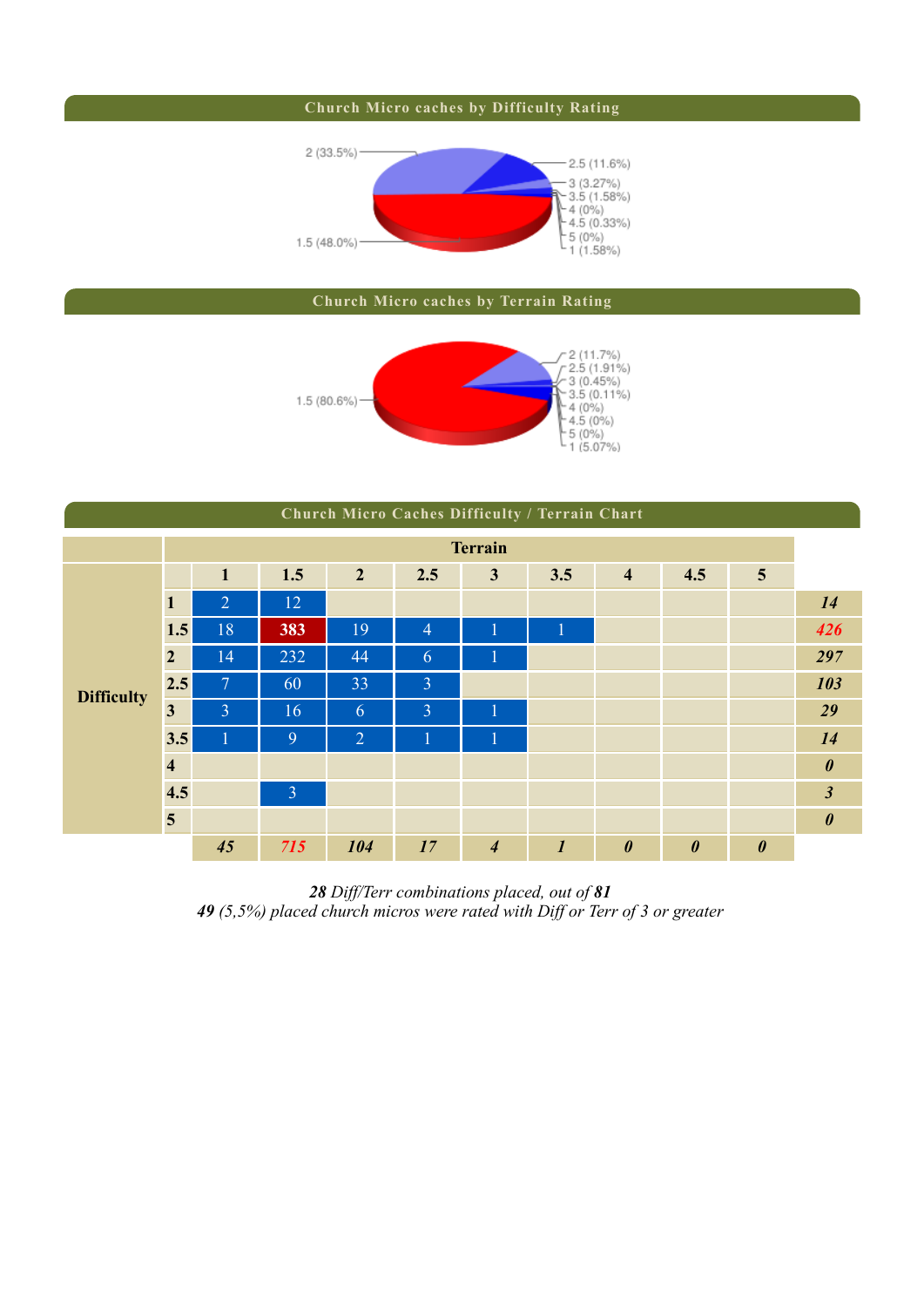### **Church micro caches found by Found Date**

|            | Date         |                |             |     |                                                                                                                                                            |           |                |                               |                                           |                   |     |                        |                         |             |     |     |     |                   |     |     |     |        |     |     |     |                |     |     |                |              |              |          |
|------------|--------------|----------------|-------------|-----|------------------------------------------------------------------------------------------------------------------------------------------------------------|-----------|----------------|-------------------------------|-------------------------------------------|-------------------|-----|------------------------|-------------------------|-------------|-----|-----|-----|-------------------|-----|-----|-----|--------|-----|-----|-----|----------------|-----|-----|----------------|--------------|--------------|----------|
|            | $\mathbf{1}$ | $\overline{2}$ | 3           | 4   | 5                                                                                                                                                          |           |                | $\bf{R}$                      | 9                                         | 10                | 11  | 12                     | 13                      | 14          | 15  | 16  | 17  | 18                | 19  | 20  | 21  | 22     | 23  | 24  | 25  | 26             | 27  | 28  | 29             | 30           | 31           |          |
| Jan        | 363          | 399            | 370         | 136 | 191                                                                                                                                                        | 229       | 140            | 111                           | $ 330\rangle$                             | 272               | 191 | 128                    | 153                     | 143         | 225 | 320 | 313 | 164               | 137 | 139 | 116 | 314    | 381 | 356 | 156 | 178            | 119 | 112 | 215            | 304          | 234          | 6939     |
| <b>Feb</b> | 143          |                | $168$   115 |     | $193 \mid 365$                                                                                                                                             |           |                | 129                           | 149                                       | $-93$             |     |                        | $156$   307   351   280 |             | 155 |     |     | $185$   237   154 | 370 | 361 | 532 | 407    | 314 | 229 | 182 | 311            | 524 | 540 | 97             | $\mathbf{X}$ | $\mathbf{X}$ | 7513     |
| Mar        | 270          | 178            | 255         | 253 | 334                                                                                                                                                        | 490       | 539            | 223                           |                                           | 195 229           |     |                        | $143$   216   379       | 387         | 251 | 206 |     | $160$ 254         | 286 | 538 | 419 | 246    | 235 | 216 | 306 | 283            | 365 | 392 | 220            | 208          |              | 210 8886 |
| Apr        | -201         | 240            | 364         | 293 | 285                                                                                                                                                        |           | $103 \mid 140$ | $ 252 316$ 297 $ 434 282 259$ |                                           |                   |     |                        |                         | 237         | 340 | 348 |     | $490$ 568         | 167 | 175 | 207 | 223    | 372 | 441 | 426 | 201            | 225 | 236 | 154            | 261          |              | X 8537   |
| May        | 479          | 388            | 222         | 149 | 134                                                                                                                                                        | 222       | 272            | 276                           | $ 402\rangle$                             | 171               | 194 |                        | 187 333 379             |             | 319 | 367 | 234 | 221               | 171 | 232 | 366 | 253    | 449 | 338 | 136 | 286            | 306 | 304 | 370            | 381          |              | 258 8799 |
| Jun        | 363          | 244            | 170         | 246 | 251                                                                                                                                                        | $579$ 302 |                | 145                           |                                           | 136 116           |     |                        | $145$ 215 287           | 190         | 182 | 136 | 92  | 123               | 217 | 246 | 166 | $-112$ | 131 | 140 | 176 | 186            | 241 | 186 | 151            | 73           |              | X 5947   |
| Jul        | 110          | 132            | 155         | 192 | 208                                                                                                                                                        | 120       | 159            |                               |                                           | $115$   145   162 | 324 |                        | $202$ 115               | 93          | 127 | 113 | 208 | 224               | 213 | 169 | 269 | 199    | 167 | 195 | 331 | 209            | 142 | 181 | 202            | 151          |              | 173 5505 |
| Aug        | 240          | 264            | 149         |     | $195$   217                                                                                                                                                | $156$ 293 |                | 226                           | 296                                       | 180               | 237 | 223                    |                         | $190$   248 | 311 | 205 | 172 | 166               | 214 | 179 | 260 | 280    | 225 | 205 | 179 | 138            | 185 | 262 | 352            | 193          |              | 243 6883 |
| <b>Sep</b> | 188          | 172            | 164         | 236 | 322                                                                                                                                                        | 323       | 183            |                               |                                           | $157$ 117 151     |     |                        | 219 247 313             | 128         | 173 | 170 | 140 | 191               | 307 | 210 | 136 | 150    | 153 | 136 | 179 | <sup>191</sup> | 155 | 124 | <sup>121</sup> | 141          |              | X 5597   |
| Oct        | 94           | 189            | 184         | 240 | -86                                                                                                                                                        | 75        | <b>150</b>     |                               | $170$ 242 341                             |                   | 219 | 111                    | 92                      | 112         | 117 | 213 | 286 | 159               | 158 | 104 | 100 | 140    | 195 | 327 | 207 | 127            | 129 | 118 | 99             | 137          |              | 255 5176 |
| <b>Nov</b> | 210          | 124            | 118         | 149 | 170                                                                                                                                                        | $306$ 374 |                | 305                           | $\begin{vmatrix} 254 & 203 \end{vmatrix}$ |                   |     | $19 \mid 248 \mid 255$ |                         | 288         | 180 | 136 | 159 | 178               | 112 | 266 | 347 | 271    | 190 | 205 | 154 | 177            | 235 | 267 | 317            | 110          |              | X 6727   |
| Dec        | 161          | 115            | 126         | 146 | 291                                                                                                                                                        | 234       | 132            | 146                           | 148                                       | 135               | 217 | 265                    | 299                     | 153         | 139 | 154 | 145 | 251               | 331 | 301 | 141 | 172    | 147 | 128 | 238 | 278            | 242 | 242 | 211            | 257          |              | 309 6254 |
|            |              |                |             |     | 2822 2613 2392 2428 2854 3086 2901 2255 2730 2350 2898 2631 3026 2638 2519 2553 2636 2653 2683 2920 3059 2767 2959 2916 2670 2565 2868 2964 2509 2216 1682 |           |                |                               |                                           |                   |     |                        |                         |             |     |     |     |                   |     |     |     |        |     |     |     |                |     |     |                |              |              |          |

*366 Found Dates, out of 366 (100%)* 



#### **Placed caches found by Month**

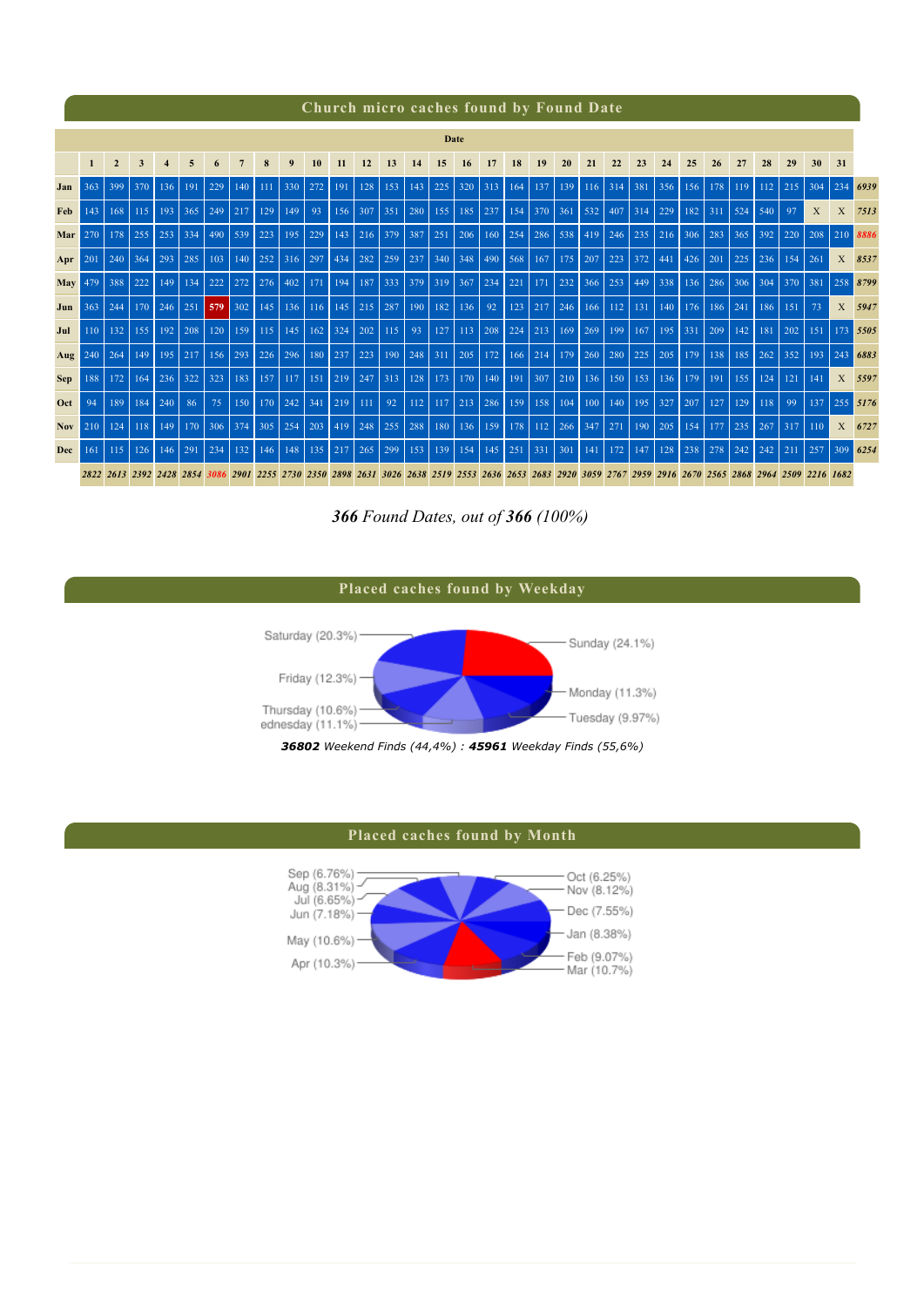## **Top 10 Statistics**

# **Total Number of Found Logs in a Day**

|                | <b>Date</b> | <b>Number of Finds</b> |
|----------------|-------------|------------------------|
| 1              | 21/02/2021  | 455                    |
| $\overline{2}$ | 07/03/2021  | 420                    |
| 3              | 28/02/2021  | 377                    |
| 4              | 18/04/2021  | 375                    |
| 5              | 25/04/2021  | 355                    |
| 6              | 23/05/2021  | 326                    |
| 7              | 11/04/2021  | 312                    |
| 8              | 17/04/2021  | 312                    |
| 9              | 06/06/2021  | 307                    |
| 10             | 20/03/2021  | 302                    |

# **Total Number of Church Micros Found in a Day**

|                         | <b>Date</b> | <b>Number of Finds</b> |
|-------------------------|-------------|------------------------|
| 1                       | 18/04/2021  | 215                    |
| $\overline{2}$          | 28/02/2021  | 208                    |
| 3                       | 11/04/2021  | 198                    |
| $\overline{\mathbf{A}}$ | 21/02/2021  | 196                    |
| 5                       | 25/04/2021  | 190                    |
| 6                       | 28/03/2021  | 188                    |
| $\overline{\mathbf{z}}$ | 23/05/2021  | 184                    |
| 8                       | 07/03/2021  | 183                    |
| 9                       | 20/03/2021  | 179                    |
| 10                      | 17/04/2021  | 173                    |

# **Total Number of Church Micros Found by a Cacher in Day**

|                         | <b>Date</b> | <b>Number of Finds Cacher</b> |                     |
|-------------------------|-------------|-------------------------------|---------------------|
| 1                       | 24/05/2021  | 38                            | <b>BjaMe</b>        |
| $\overline{2}$          | 18/04/2021  | 36                            | <b>GARGAMEL 007</b> |
| 3                       | 24/01/2021  | 33                            | De Leen             |
| $\overline{\mathbf{4}}$ | 24/01/2021  | 33                            | Old Davis           |
| 5                       | 20/03/2021  | 33                            | Stijn vdb           |
| 6                       | 20/03/2021  | 33                            | bentein             |
| $\overline{\mathbf{z}}$ | 19/12/2020  | 31                            | Hànnah              |
| 8                       | 19/12/2020  | 31                            | sweetjoe            |
| 9                       | 06/09/2020  | 29                            | manoetie            |
| 10                      | 06/09/2020  | 29                            | pet0etie            |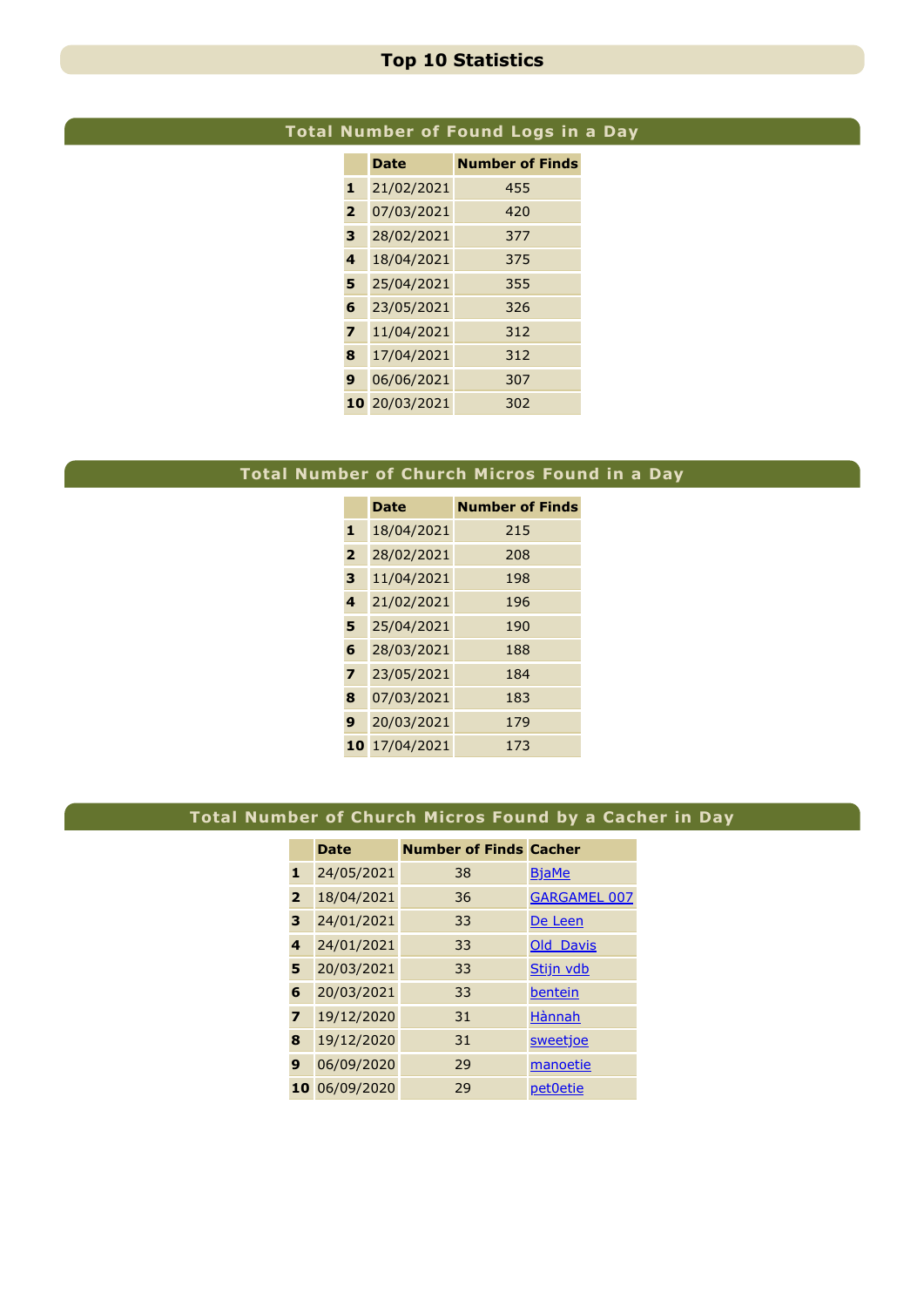## **Church Micros with Most Finds**

|              |                   | <b>GC Code</b> Church Micro                                       | Owner        | <b>No. Finds</b> |
|--------------|-------------------|-------------------------------------------------------------------|--------------|------------------|
| 1.           |                   | GC9BH6W Church Micro BE CMB764 - Middelkerke-Bad                  | lu&ma        | 571              |
| $\mathbf{2}$ |                   | GC9BH71 Church Micro BE CMB769 - Westende-Bad, St-Theresia        | lu&ma        | 500              |
| 3            |                   | GC8JWGN Church Micro BE CMB095 - Dendermonde Sint-Eqidius         | lieven1008   | 413              |
| 4            |                   | GC8Q0YG Church Micro BE CMB180 - Opitter, Sint-Trudokerk          | Steffesofnu  | 405              |
| 5            |                   | GC8N3GN Church Micro BE CMB168 - Neerglabbeek, St Hubertus        | Steffesofnu  | 401              |
| 6            |                   | GC9BH70 Church Micro BE CMB768 - Westende, Sint-Laurentius        | lu&ma        | 400              |
| 7            | GC92X54           | Church Micro BE CMB514 - Eik, Sint-Jozefkerk                      | <b>BjaMe</b> | 385              |
| 8            | GC8E4YE           | Church Micro BE CMB015 - Sint-Aldegondiskerk                      | HA&Co        | 382              |
| 9            |                   | <b>GC8THOR Church Micro BE CMB225 - Vlassenbroek St Gertrudis</b> | P@je         | 380              |
|              | <b>10 GC91A30</b> | Church Micro BE CMB439 - Hulst, OLV O.O.-kerk                     | H8D3Team     | 366              |

# **Church Micros with Most Did Not Finds**

|                  | <b>GC Code Church Micro</b>                                          | <b>Owner</b>        | <b>No. DNFs</b> |
|------------------|----------------------------------------------------------------------|---------------------|-----------------|
| $\mathbf{1}$     | GC8E4YY Church Micro BE CMB014 - Sint-Henricuskerk                   | HA&Co               | 34              |
| $\overline{2}$   | GC8E4YE Church Micro BE CMB015 - Sint-Aldegondiskerk                 | HA&Co               | 33              |
| 3                | GC8MCPR Church Micro BE CMB128 - Wakkerzeel - St Hubertus            | nabro59             | 33              |
| 4                | GC8F8NR Church Micro BE CMB024 - Herzele, St-Martinus                | <b>VCX1302</b>      | 28              |
| 5                | GC8KZ6V Church Micro BE CMB125 - Wespelaar - St Hubertus             | nabro <sub>59</sub> | 27              |
| 6                | GC8PCX5 Church Micro BE CMB171 DE WITTE KAPEL                        | <b>KLAND53</b>      | 24              |
| $\boldsymbol{7}$ | GC95T8Z Church Micro BE CMB626 - Grasheide, Sint-Gerardus            | <b>GARGAMEL 007</b> | 24              |
| 8                | GC8G6VD Church Micro BE CMB027 - Lier, St-Gummaruskerk               | Matthias999         | 21              |
| 9                | GC8JWGN Church Micro BE CMB095 - Dendermonde Sint-Eqidius lieven1008 |                     | 18              |
|                  | 10 GC9DA15 Church Micro Be CMB782 - Buggenhout St Niklaaskerk P@je   |                     | 18              |

### **Church Micros with Most Favourite Points**

|                |            | <b>GC Code</b> Church Micro                                      | <b>Owner</b>  | <b>Favourite Points</b> |
|----------------|------------|------------------------------------------------------------------|---------------|-------------------------|
| $\mathbf{1}$   |            | GC8Q0YG Church Micro BE CMB180 - Opitter, Sint-Trudokerk         | Steffesofnu   | 66                      |
| $\mathbf{2}$   |            | GC8GGNZ Church Micro BE CMB100 - OLV-basiliek                    | Matthias999   | 62                      |
| 3              | GC95E0Y    | Church Micro BE CMB572 - Bierbeek, Kapel van Bremt Dwigger       |               | 62                      |
| 4              |            | GC95XVK Church Micro BE CMB618 - TONGERLO, ABDIJKERK             | <b>ON6DSL</b> | 60                      |
| 5.             | GC9BH6V    | Church Micro BE CMB763 - Middelkerke                             | lu&ma         | 55                      |
| 6              |            | GC8W5W1 Church Micro BE CMB252 - Herentals, Begijnhofkerk        | GC2220        | 51                      |
| $\overline{7}$ |            | GC8Z8AQ Church Micro BE CMB370 - Welden, Sint-Martinuskerk splty |               | 47                      |
| 8              | GC8ZRXP    | Church Micro BE CMB376 - Herten, Sint-Lambertus                  | BriSan.       | 47                      |
| 9              | GC8RG0V    | Church Micro BE CMB197 - Tielrode, Sint-Jozef                    | Matthias999   | 46                      |
|                | 10 GC8KJHK | Church Micro BE CMB141 - Gierle, OLV-kerk                        | Matthias999   | 45                      |